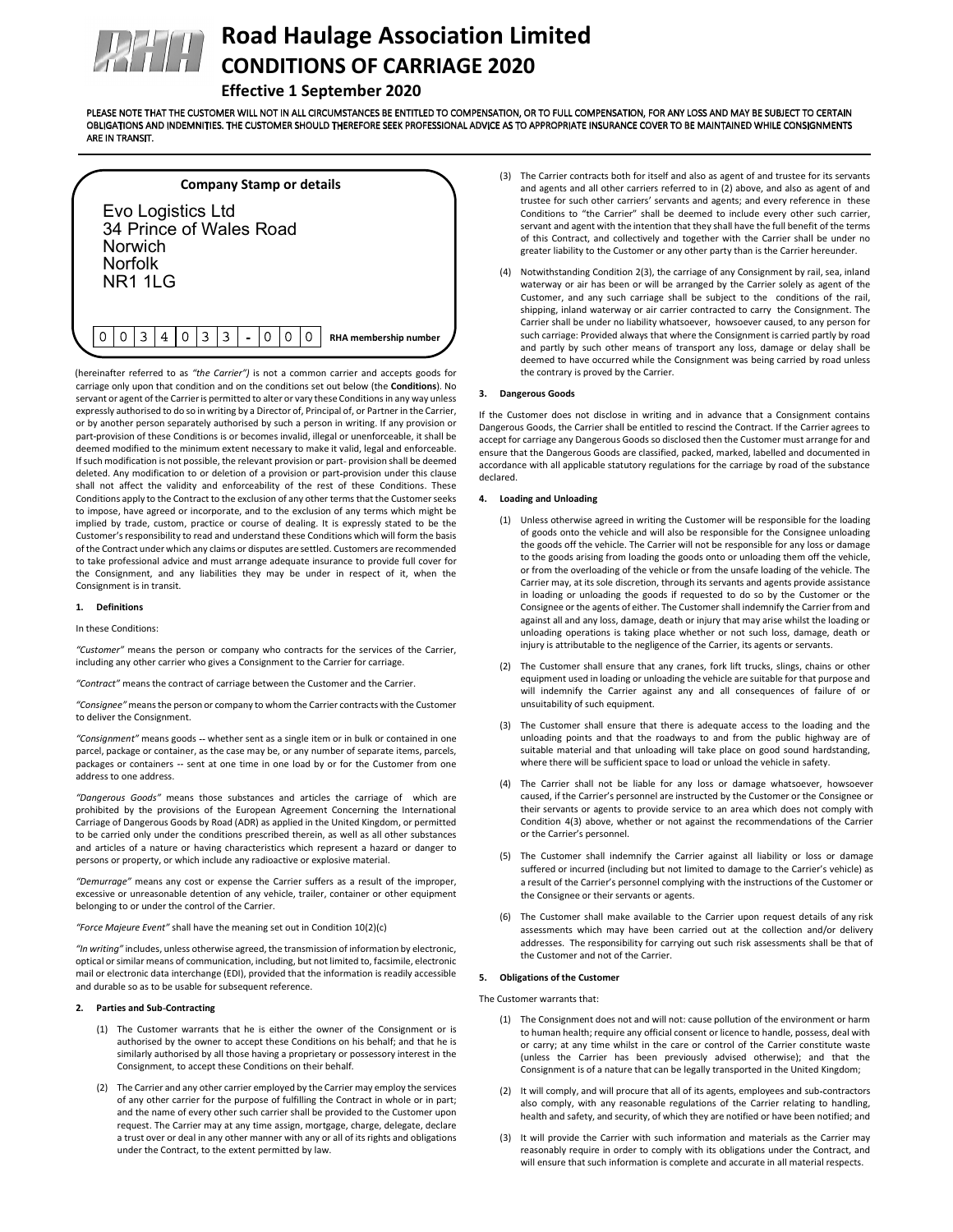- (4) If the Carrier's performance of any of its obligations under the Contract is prevented, hindered or delayed by any act or omission of the Customer or by any failure by the Customer to perform any relevant obligation (Customer Default), then:
	- (a) without limiting or affecting any other right or remedy available to it, the Carrier shall have the right to suspend performance of its obligations until the Customer remedies the Customer Default, and may rely on the Customer Default to relieve it from the performance of any of its obligations in each case to the extent the Customer Default prevents, hinders or delays the Supplier's performance of any of its obligations;
	- (b) the Carrier shall not be liable for any costs or losses sustained or incurred by the Customer arising directly or indirectly from the Carrier's failure to perform or delay in performing any of its obligations as set out in this Condition 5(4); and
	- (c) the Customer shall on written demand reimburse the Carrier for any costs or losses sustained or incurred by the Carrier arising directly or indirectly from the Customer Default.

# 6. Signed Receipts

The Carrier shall, if so required, sign a document or electronic record prepared by the Customer or its agent acknowledging the receipt of the Consignment; but the burden of proving the condition of the Consignment and/or its nature, quantity, quality, or weight at the time of that receipt shall rest with the Customer.

#### 7. Transit

- (1) Unless otherwise agreed expressly between the parties, transit shall commence after the Consignment has left the premises from where the Consignment is collected.
- (2) Transit shall (unless it has terminated earlier) end when the Consignment arrives at the proper place of delivery at the Consignee's address within the customary cartage hours of the district, provided that:
	- (a) if no safe and adequate access to that address exists, or if no safe and adequate unloading facilities exist there, then transit shall be deemed to end at the expiry of one clear day after notice (by letter, telephone, fax or email or other agreed method of communication) of the arrival of the Consignment at the premises has been sent to the Consignee or the Customer;
	- (b) when for any other reason whatsoever a Consignment cannot be delivered, or when a Consignment is held by the Carrier on instructions 'to await order' or 'to be kept till called for' or upon any like instructions, and no such order is given within a reasonable time, or the Consignment is not called for and removed within a reasonable time, then transit shall also be deemed to end at the expiry of that reasonable time.
- (3) The Consignment shall be at the sole risk of the Customer at all times when the Consignment is not in transit.

#### 8. Undelivered or Unclaimed Consignments

Where either of the provisos to Condition 7(2) operate such that transit is deemed to have ended, the Carrier may sell the Consignment; and payment or tender of the proceeds of sale to the Customer, after deduction of all proper charges and expenses in relation thereto and of all outstanding charges in relation to the carriage and storage of the Consignment, shall discharge the Carrier from all liability in respect of such Consignment, its carriage and storage:

Provided that:

- (1) the Carrier shall do what is reasonable to obtain a reasonable price for the Consignment; and
- (2) the power of sale shall not be exercised where the name and address of the Customer or of the Consignee or of the owner of the Consignment or of any other person having any proprietary or possessory interest in it is known; unless the Carrier shall first have done what is reasonable in the circumstances to give notice to such persons that the Consignment will be sold unless within the time specified in that notice, being a reasonable time in the circumstances from the giving of such notice, the Consignment is taken away or instructions are given for its disposal.

#### 9. Carrier's Charges

- (1) The Carrier's charges shall be payable by the Customer, without prejudice to any rights the Carrier may have against the Consignee, or any other person, to secure or obtain payment: Provided however that when any Consignment is consigned 'carriage forward' the Customer shall not be required to pay such charges unless the Consignee shall, within a reasonable period of demand for payment having been made of it, have failed to pay the Carrier's charges.
- (2) Charges shall be payable when due without deduction or deferment on account of any claim, counterclaim or set off. If the Customer becomes insolvent, or any sums owed by the Customer to the Carrier become overdue for payment, all credit terms previously agreed shall be cancelled with immediate effect and all invoices and accounts issued by the Carrier shall be deemed due for immediate payment and all sums owing (whether due or not) shall thereupon become payable. The Late Payment of Commercial Debts (Interest) Act 1998, as amended, shall apply to all sums due from the Customer.
- (3) The Carrier shall use reasonable endeavours to obtain a signed proof of delivery of the Consignment from the Consignee, unless otherwise agreed with the Customer. No payment shall however be withheld by the Customer where the Carrier is unable to provide a proof of delivery unless notification of non delivery is received by the Carrier no more than 48 hours after the expected time of delivery of the Consignment and the Carrier is subsequently unable to evidence proof of delivery.
- (4) The Customer shall pay to the Carrier any storage charges incurred as a result of it exercising its lien in accordance with clause 15 below.
- (5) If the Contract is cancelled at any time the Customer shall pay the Carrier all costs and expenses which the Carrier has incurred prior to such cancellation.

#### 10. Liability for Loss and Damage

- (1) The Customer shall be deemed to have elected to accept the terms set out in sub clause (2) of this Condition unless, before the transit commences, the Customer has agreed in writing that the Carrier shall be under no liability for loss of, or mis delivery of or damage to or in connection with the Consignment, howsoever or whensoever caused, and whether or not caused or contributed to, directly or indirectly, by any act, omission, neglect, default or other wrongdoing on the part of the Carrier, its servants, agents or sub contractors.
- (2) Subject to these Conditions the Carrier shall be liable for:
	- (a) physical loss, mis delivery of or damage to living creatures, bullion, money, securities, stamps, precious metals or precious stones comprised within the Consignment only if:
		- (i) the Carrier has specifically agreed in writing to carry any such items; and
		- (ii) the Customer has agreed in writing to reimburse the Carrier in respect of all additional costs which result from the carriage of the said items; and
		- (iii) the loss, mis delivery or damage is occasioned during transit and is proved to have been caused by the negligence of the Carrier, its servants, agents or sub contractors;
	- (b) physical loss, mis delivery of or damage to any goods of a type not covered by sub clause (a) above comprised within the Consignment, unless the same has arisen from a Force Majeure Event.
	- (c) a "Force Majeure Event" shall mean any act(s), event(s), circumstance(s) or cause(s) the occurrence of which is beyond the reasonable control of the Carrier, including but not limited to:
		- (i) act of God, riot, civil commotion, strike, lockout, general or partial stoppage or restraint of labour from whatever cause, war, act of terrorism, seizure or forfeiture under legal process, restraint of government;
		- (ii) error, act, omission, mis statement or misrepresentation by the Customer or the owner of the Consignment or by any servant or agent of either of them;
		- (iii) inherent wastage in bulk or weight, faulty design, latent defect or inherent vice or natural deterioration of the Consignment;
		- (iv) any special handling requirements in respect of the Consignment which have not been notified to the Carrier;
		- (v) insufficient or improper packaging, labelling or addressing, unless the Carrier has contracted to provide this service;
		- (vi) fire, flood, storm, earthquake, pandemic, or epidemic;
		- (vii) road congestion, road accidents, delays incurred at any delivery location or lack of delivery instructions from the Customer, vehicle breakdown;
- (3) The Carrier shall not in any circumstances be liable for any loss or damage arising after transit is deemed to have ended within the meaning of Condition 7(2) hereof, whether or not caused or contributed to, directly or indirectly, by any act, omission, neglect, default or other wrongdoing on the part of the Carrier, its servants, agents or sub contractors.

# 11. Fraud

The Carrier shall in no circumstances be liable in respect of a Consignment in relation to which there has been fraud on the part of the Customer, the Consignee or the owner of the Consignment, or their servants or agents, unless the Carrier or of any servant of the Carrier acting in the course of his employment has been complicit in that fraud.

#### 12. Limitation of Liability

- (1) Except as otherwise provided in these Conditions, the liability of the Carrier in respect of claims for physical loss of, mis delivery of or physical damage to goods comprised within the Consignment, howsoever arising, shall in all circumstances be limited to the lesser of
	- (a) the value of the goods actually lost or mis delivered, at the place they should have been delivered; or the amount by which damaged goods have been depreciated in value by reason of that damage; or
	- (b) the cost of replacing the goods actually lost or mis delivered and/or reconditioning or repairing any damage to the goods; or
	- (c) a sum calculated at the rate of £1,300 Sterling per tonne on the gross weight of the goods actually lost, mis-delivered or damaged;